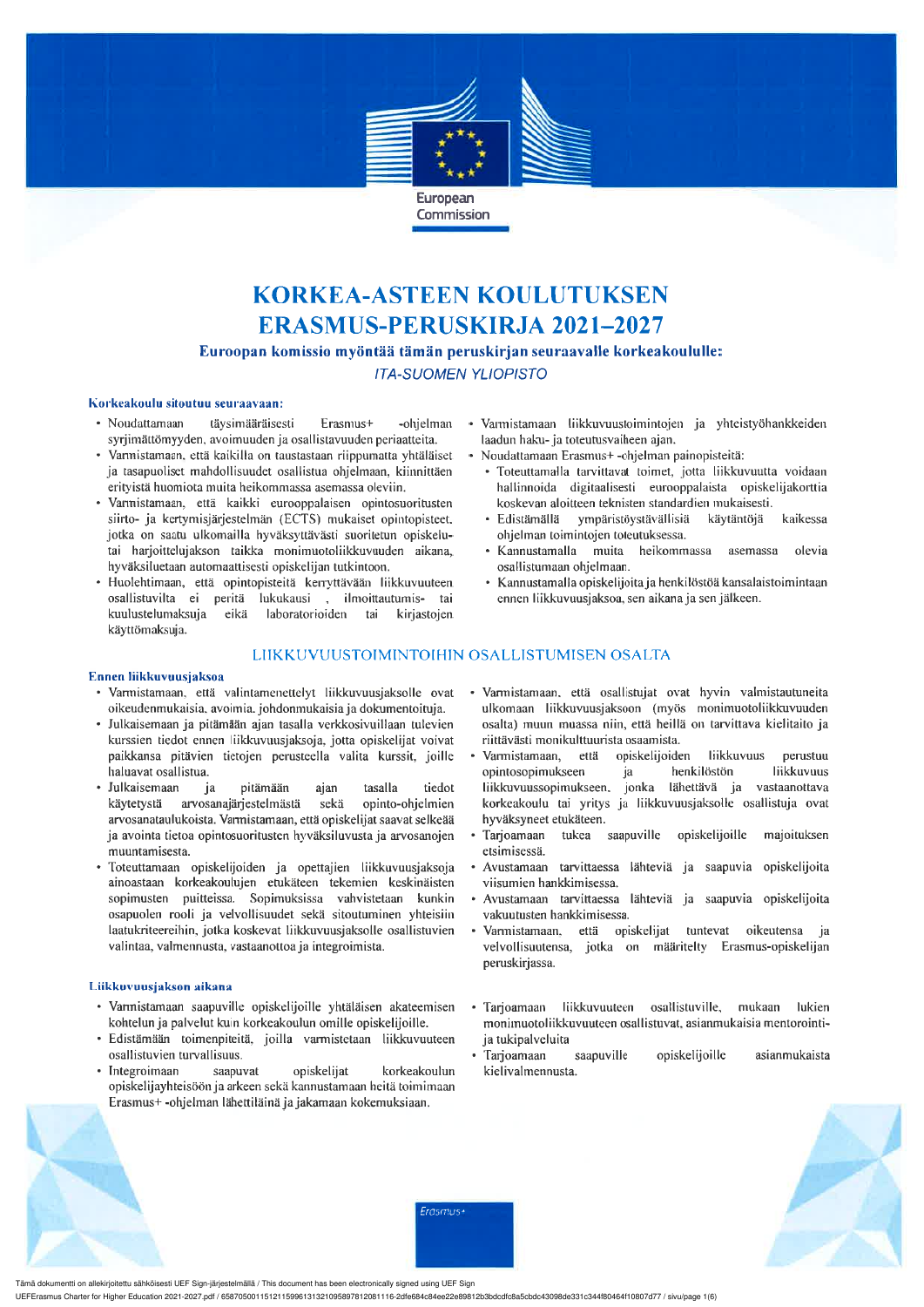#### Liikkuvuusiakson jälkeen

- · Huolehtimaan, että opiskelijat ja heidän kotikorkeakoulunsa saavat liikkuvuusjakson lopussa viipymättä opintorekisteriotteen. jossa näkyvät kaikki opintosuoritukset kokonaisuudessaan ja tarkasti
- Varmistamaan. että kaikki ECTS-opintopisteet. iotka saatu hyväksytysti suoritetuista opintosuorituksista  $_{0n}$ ulkomailla tapahtuneen opiskelu- tai harjoittelujakson taikka monimuotoliikkuvuuden aikana, tunnustetaan automaattisesti siten, kuin opintosopimuksessa on sovittu ja ne ovat opintorekisteriotteessa tai harjoittelutodistuksessa vahvistettu suoritetuksi. Opintopisteet on viipymättä siirrettävä opiskelijan opintorekisteriotteelle ja ne on sisällytettävä opiskelijan tutkintoon ilman, että opiskelija joutuu tekemään lisäsuorituksia tai että opiskelijan osaamista arvioidaan uudestaan. Lisäksi on varmistettava, että opintosuoritukset merkitään opiskelijan lopulliseen opintosuoritusotteeseen ja tutkintotodistuksen liitteeseen (Diploma Supplement).
- Kannustamaan ja tukemaan liikkuvuusjaksolta nalaavia toimimaan Erasmus+ -ohjelman lähettiläinä, kertomaan ohjelman hyödyistä ja osallistumaan aktiivisesti alumniyhteisöihin.
- Varmistamaan, että henkilöstön liikkuvuusjakson aikana suorittama liikkuvuussopimukseen pohjautuva opetus ja kouluttautuminen tunnustetaan korkeakoulun strategian mukaisesti.

### EUROOPPALAISIIN TAI GLOBAALEIHIN YHTEISTYÖHANKKEISIIN OSALLISTUMISEN OSALTA

- Vannistamaan, että yhteistyöhankkeilla edistetään korkeakoulun strategian toteutumista.
- Tiedottamaan vhteistyöhankkeiden tarjoamista mahdollisuuksista ja antamaan asianmukaista tukea haku- ja toteutusvaiheen ajan henkilöstölle ja opiskelijoille, jotka ovat kiinnostuneita osallistumaan näihin toimintoihin.
- · Vannistamaan, että yhteistyöhankkeilla saadaan kestäviä tuloksia ja että niiden vaikutukset hyödyttävät kaikkia hankkeeseen osallistuvia kumppaneita.
- Kannustamaan vertaisoppimiseen ja hyödyntämään hankkeiden tuloksia niin, että ne hyödyttävät mahdollisimman paljon yksilöitä. muita osallistuvia korkeakouluja ja laajempaa akateemista yhteisöä.

## TÄYTÄNTÖÖNPANOA JA SEURANTAA VARTEN

- · Varmistamaan, että korkeakoulun pitkän aikavälin strategia ja sen merkitys Erasmus+ -ohjelman tavoitteille ja painopisteille kuvataan Erasmus-toimintojen suunnitelmassa (Erasmus Policy Statement).
- Varmistamaan, että peruskirjan periaatteista tiedotetaan hyvin ja että henkilöstö soveltaa niitä korkeakoulussa laajasti eri toiminnoissa
- · Hvödyntämään Erasmus-peruskirjan ohjeistuksia (ECHE Guidelines) ja itsearviointia (ECHE Self-assesment) tämän peruskirjan periaatteiden täysimääräisen täytäntöönpanon varmistamiseksi
- Tuomaan säännöllisesti esille Erasmus+ -ohjelmaa ja sen avulla aikaansaatuja tuloksia.
- Julkaisemaan tämän peruskirjan ja siihen liittyvän Erasmustoimintojen suunnitelman (Erasmus Policy Statement) näkyvällä paikalla korkeakoulun verkkosivuilla ja muissa olennaisissa kanavissa.

Korkeakoulu on tietoinen siitä, että kansallinen Erasmus+ -toimisto seuraa tämän peruskirjan täytäntöönpanoa ja että edellä mainittujen periaatteiden ja sitoumusten rikkominen voi johtaa siihen, että Euroopan komissio peruuttaa peruskirjan.

| Leima | Korkeakoulun laillisen edustajan nimi ja allekirjoitus |  |
|-------|--------------------------------------------------------|--|
|       |                                                        |  |
|       |                                                        |  |
|       |                                                        |  |

Tämä dokumentti on allekirjoitettu sähköisesti UEF Sign-järjestelmällä / This document has been electronically signed using UEF Sigr

UEFErasmus Charter for Higher Education 2021-2027.pdf / 6587050011512115996131321095897812081116-2dfe684c84ee22e89812b3bdcdfc8a5cbdc43098de331c344f80464f10807d77 / sivu/page 2(6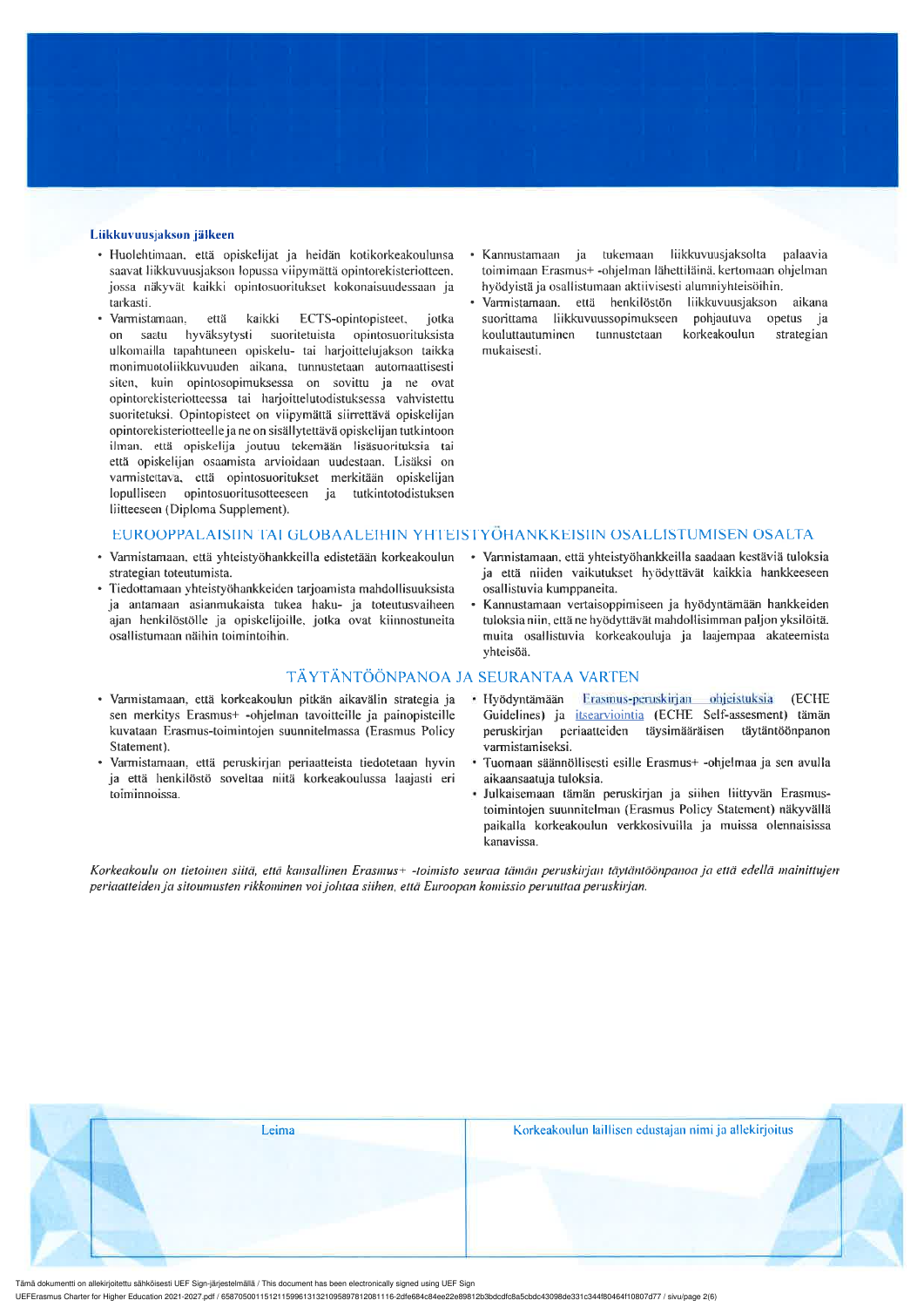

# **ERASMUS CHARTER FOR HIGHER EDUCATION 2021-2027**

The European Commission hereby awards this Charter to:

**ITA-SUOMEN YLIOPISTO** 

#### The Institution undertakes to:

- Respect in full the principles of non-discrimination, transparency and inclusion set out in the Erasmus+ Programme.
- Ensure equal and equitable access and opportunities to current and prospective participants from all backgrounds, paying particular attention to the inclusion of those with fewer opportunities.
- Ensure full automatic recognition of all credits (based on the European Credit Transfer and Accumulation System - ECTS) gained for learning outcomes satisfactorily achieved during a period of study/training abroad, including during blended mobility,
- Charge no fees, in the case of credit mobility, to incoming mobile students for tuition, registration, examinations or access to laboratory and library facilities.
- Ensure the quality of the mobility activities and of the cooperation projects throughout the application and implementation phases.
- Implement the priorities of the Erasmus+ Programme:
	- By undertaking the necessary steps to implement digital mobility management in line with the technical standards of the European Student Card Initiative.
	- By promoting environmentally friendly practices in all activities related to the Programme.
	- By encouraging the participation of individuals with fewer opportunities in the Programme.
	- By promoting civic engagement and encouraging students and staff to get involved as active citizens before, during and after their participation in a mobility activity or cooperation project.

#### WHEN PARTICIPATING IN MOBILITY ACTIVITIES

#### **Before mobility**

- Ensure that selection procedures for mobility activities are fair, transparent, coherent and documented.
- Publish and regularly update the course catalogue on the website well in advance of the mobility periods, so as to be transparent to all parties and allow mobile students to make well-informed choices about the courses they will follow.
- Publish and regularly update information on the grading system used and grade distribution tables for all study programmes. Ensure that students receive clear and transparent information on recognition and grade conversion procedures.
- Carry out mobility for the purpose of studying and teaching only within the framework of prior agreements between institutions which establish the respective roles and responsibilities of the parties, as well as their commitment to shared quality criteria in the selection, preparation, reception, support and integration of mobile participants.

#### **During mobility**

- Ensure equal academic treatment and the quality of services for incoming students.
- Promote measures that ensure the safety of outgoing and incoming mobile participants.
- Integrate incoming mobile participants into the wider student community and in the Institution's everyday life. Encourage them to act as ambassadors of the Erasmus+ Programme and share their mobility experience.

#### **After mobility**

Provide incoming mobile students and their sending institutions with transcripts of records containing a full, accurate and timely record of their achievements at the end of the mobility period.

- Ensure that outgoing mobile participants are well prepared for their activities abroad, including blended mobility, by undertaking activities to achieve the necessary level of linguistic proficiency and develop their intercultural competences.
- Ensure that student and staff mobility is based on a learning agreement for students and a mobility agreement for staff, validated in advance between the sending and receiving institutions or enterprises and the mobile participants.
- Provide active support to incoming mobile participants throughout the process of finding accommodation.
- Provide assistance related to obtaining visas, when required, for incoming and outgoing mobile participants.
- Provide assistance related to obtaining insurance, when required. for incoming and outgoing mobile participants.
- Ensure that students are aware of their rights and obligations as defined in the Erasmus Student Charter.
- Provide appropriate mentoring and support arrangements for mobile participants, including for those pursuing blended mobility.
- Provide appropriate language support to incoming mobile participants.
- Ensure the inclusion of satisfactorily completed study and/or traineeship mobility activities in the final record of student achievements (the Diploma Supplement).





Tämä dokumentti on allekirjoitettu sähköisesti UEF Sign-järjestelmällä / This document has been electronically signed using UEF Sign UEFErasmus Charter for Higher Education 2021-2027 pdf / 6587050011512115996131321095897812081116-2dfe684c84ee22e89812b3bdcdfc8a5cbdc43098de331c344f80464f10807d77 / sivu/page 3(6)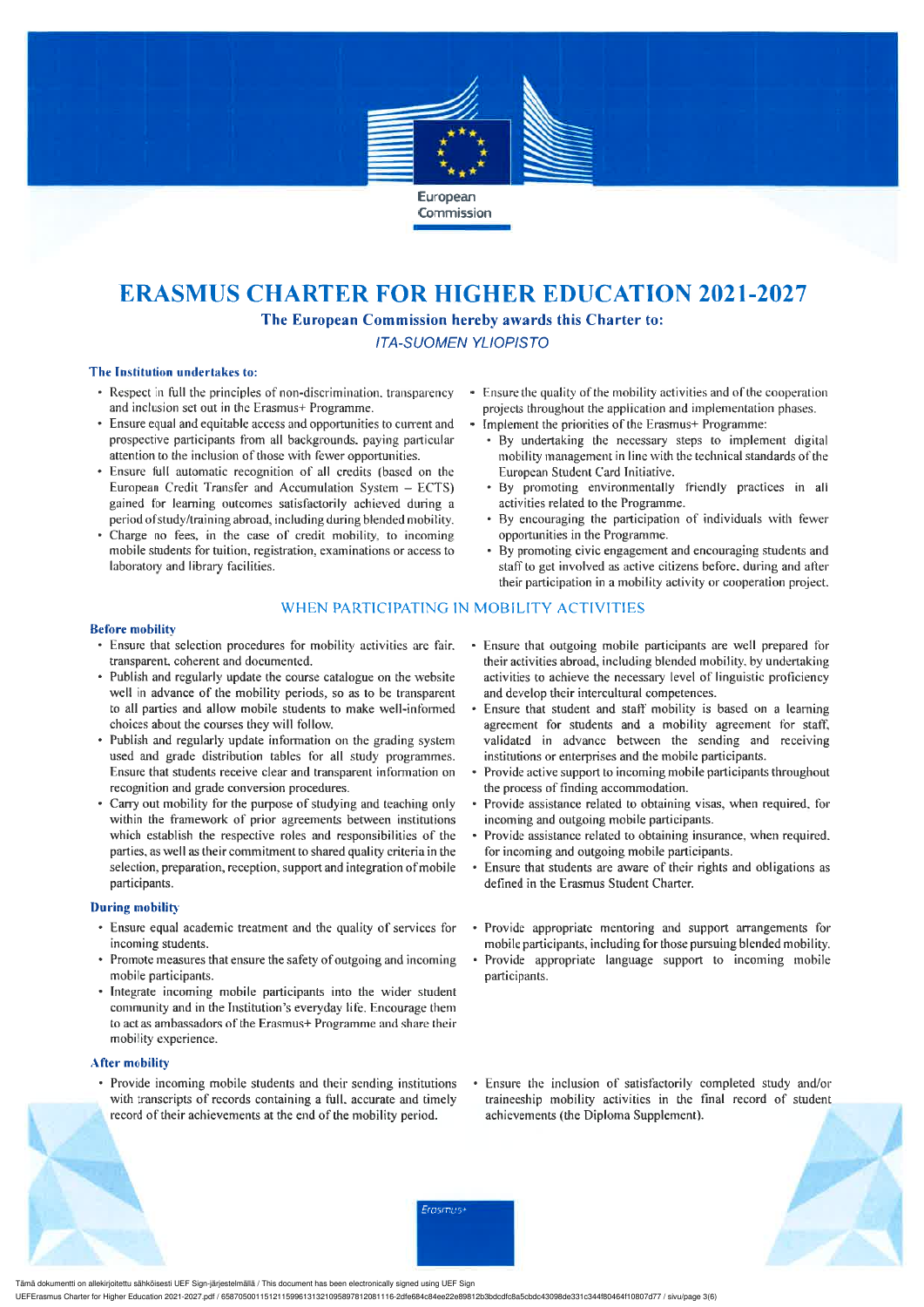- · Ensure that all ECTS credits gained for learning outcomes satisfactorily achieved during a period of study/training abroad. including during blended mobility, are fully and automatically recognised as agreed in the learning agreement and confirmed by the transcript of records/traineeship certificate; transfer those credits without delay into the student's records, count them towards the student's degree without any additional work or assessment of the student and make them traceable in the student's transcript of records and the Diploma Supplement.
- Encourage and support mobile participants upon return to act as ambassadors of the Erasmus+ Programme, promote the benefits of mobility and actively engage in building alumni communities.
- Ensure that staff is given recognition for their teaching and training activities undertaken during the mobility period, based on a mobility agreement and in line with the institutional strategy.

#### WHEN PARTICIPATING IN EUROPEAN AND INTERNATIONAL COOPERATION PROJECTS

- Ensure that cooperation activities contribute towards the fulfilment of the institutional strategy.
- Promote the opportunities offered by the cooperation projects and provide relevant support to staff and students interested in participating in these activities throughout the application and implementation phase.
- Ensure that cooperation activities lead to sustainable outcomes and that their impact benefits all partners.
- Encourage peer-learning activities and exploit the results of the projects in a way that will maximise their impact on individuals. other participating institutions and the wider academic community.

#### FOR THE PURPOSES OF IMPLEMENTATION AND MONITORING

- Ensure that the long-term institutional strategy and its relevance to the objectives and priorities of the Erasmus+ Programme are described in the Erasmus Policy Statement.
- Ensure that the principles of the Charter are well communicated and are applied by staff at all levels of the Institution.
- use of the ECHE Guidelines and of the • Make ECHE Self-assessment to ensure the full implementation of the principles of this Charter.
- Regularly promote activities supported by the Erasmus+ Programme, along with their results.
- Display this Charter and the related Erasmus Policy Statement prominently on the Institution's website and on all other relevant channels.

The Institution acknowledges that the implementation of the Charter will be monitored by the Erasmus+ National Agency and that the violation of any of the above principles and commitments may lead to its withdrawal by the European Commission.



Tämä dokumentti on allekirjoitettu sähköisesti UEF Sign-järjestelmällä / This document has been electronically signed using UEF Sign

UEFErasmus Charter for Higher Education 2021-2027 pdf / 6587050011512115996131321095897812081116-2dfe684c84ee22e89812b3bdcdfc8a5cbdc43098de331c344f80464f10807d77 / sivu/page 4(6)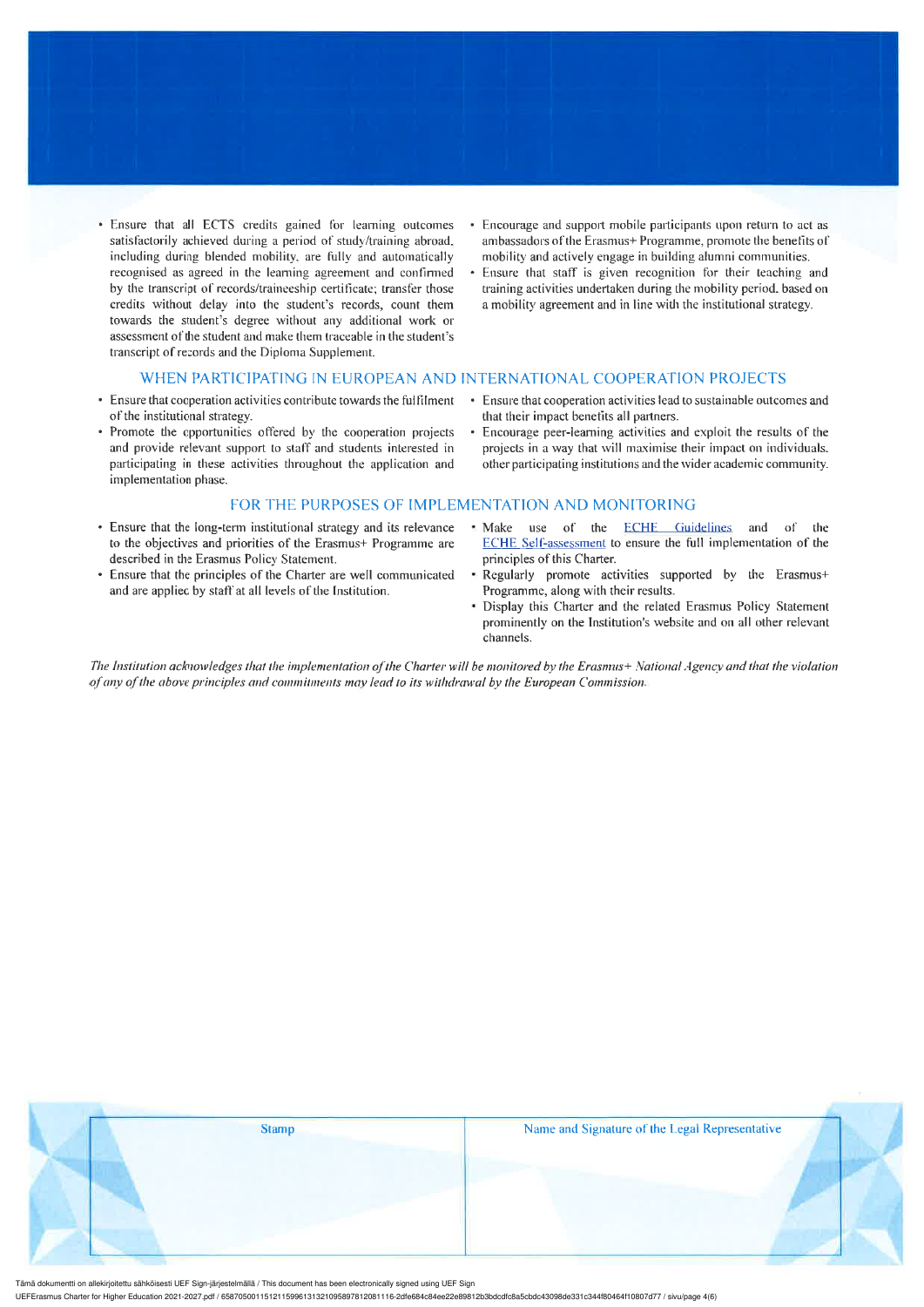



# Digitally sealed by the European Commission Date: 2021.06.03 16:42:54 CEST

This electronic receipt is a digitally signed version of the document submitted by your organisation. Both the content of the document and a set of metadata have been digitally sealed.

This digital signature mechanism, using a public-private key pair mechanism, uniquely binds this eReceipt to the modules of the Funding & Tenders Portal of the European Commission, to the transaction for which it was generated and ensures its full integrity. Therefore a complete digitally signed trail of the transaction is available both for your organisation and for the issuer of the eReceipt.

Any attempt to modify the content will lead to a break of the integrity of the electronic signature, which can be verified at any time by clicking on the eReceipt validation symbol.

More info about eReceipts can be found in the FAQ page of the Funding & Tenders Portal.

(https://ec.europa.eu/info/funding-tenders/opportunities/portal/screen/support/faq)

Commission européenne/Europese Commissie, 1049 Bruxelles/Brussel, BELGIQUE/BELGIE - Tel. +32 22991111

Tämä dokumentti on allekirjoitettu sähköisesti UEF Sign-järjestelmällä / This document has been electronically signed using UEF Sign UEFErasmus Charter for Higher Education 2021-2027 pdf / 6587050011512115996131321095897812081116-2dfe684c84ee22e89812b3bdcdfc8a5cbdc43098de331c344f80464f10807d77 / sivu/page 5(6)